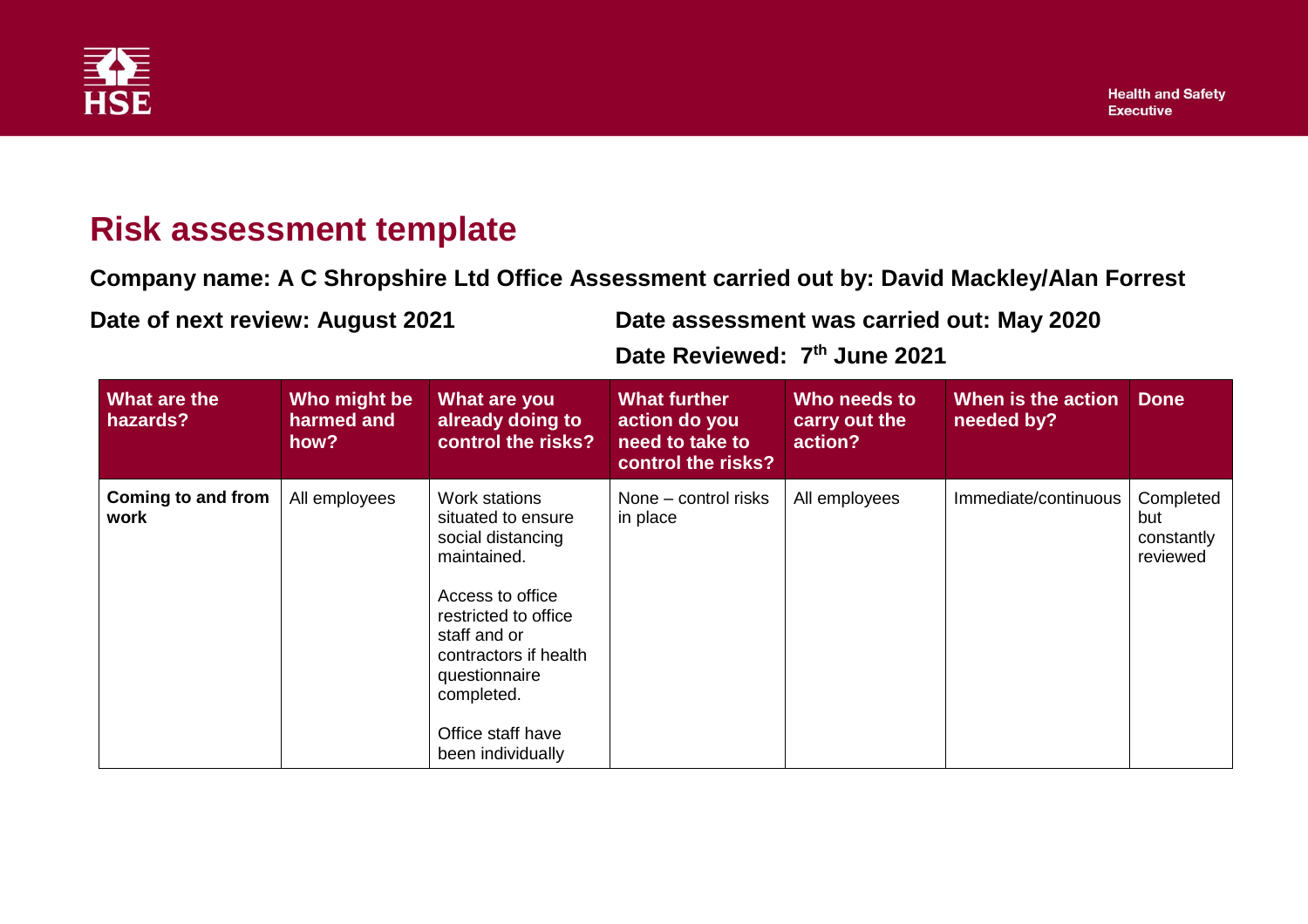

| What are the<br>hazards? | Who might be<br>harmed and<br>how? | What are you<br>already doing to<br>control the risks?                                                                                                                                                                                                                                                                                                                                                 | <b>What further</b><br>action do you<br>need to take to<br>control the risks? | Who needs to<br>carry out the<br>action? | When is the action<br>needed by? | <b>Done</b> |
|--------------------------|------------------------------------|--------------------------------------------------------------------------------------------------------------------------------------------------------------------------------------------------------------------------------------------------------------------------------------------------------------------------------------------------------------------------------------------------------|-------------------------------------------------------------------------------|------------------------------------------|----------------------------------|-------------|
|                          |                                    | consulted and<br>assessed with<br>notified health risks<br>identified.<br>All employees<br>returning from self-<br>isolation or holiday<br>must complete a<br>questionnaire prior to<br>them arriving at work.<br>Questionnaire is<br>done over the phone<br>to reduce contact<br>with isolated member<br>of staff and person<br>conducting<br>questionnaire<br>Office Staff have<br>separate car park |                                                                               |                                          |                                  |             |
|                          |                                    | spaces to others.                                                                                                                                                                                                                                                                                                                                                                                      |                                                                               |                                          |                                  |             |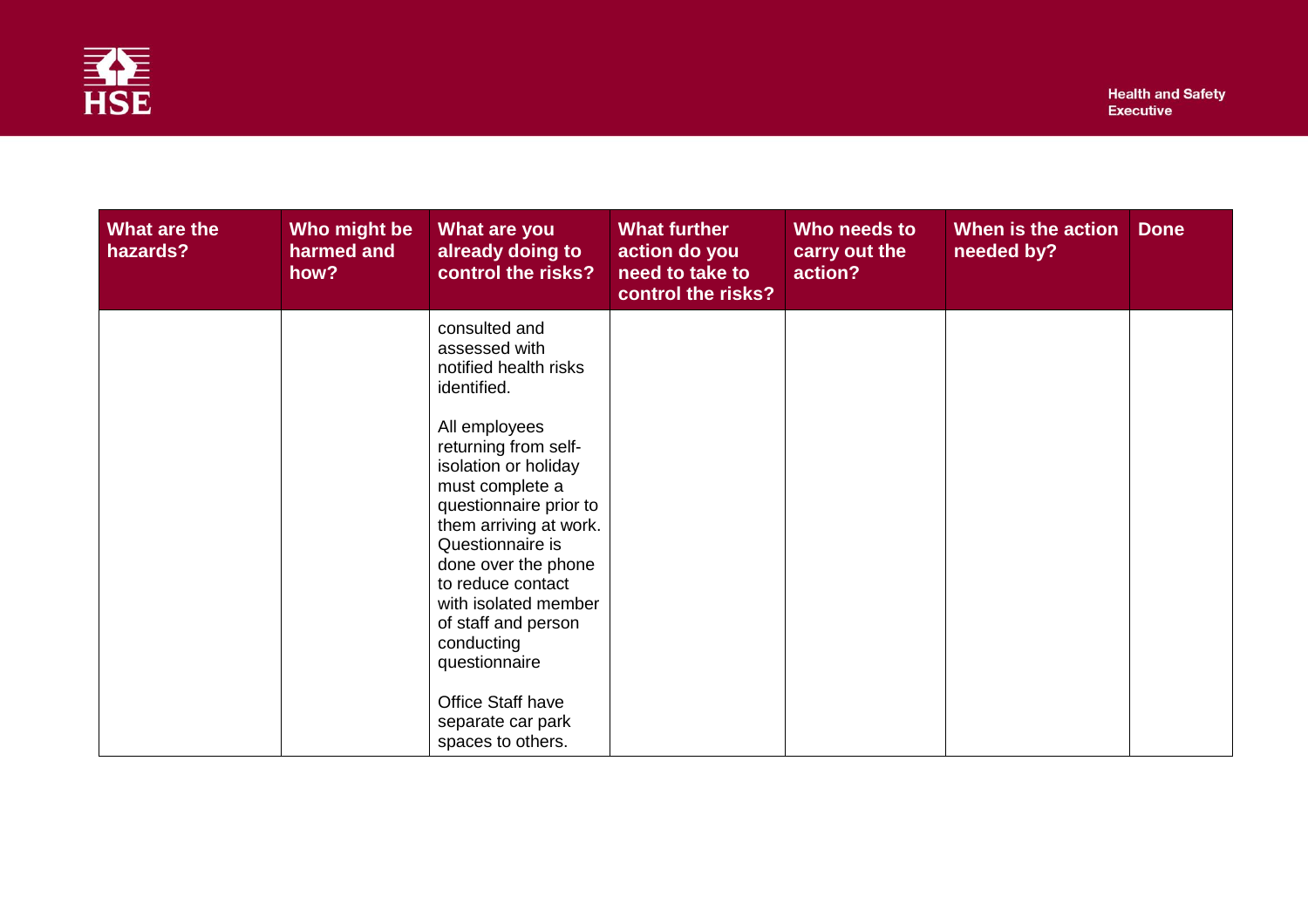

| What are the<br>hazards?  | Who might be<br>harmed and<br>how? | What are you<br>already doing to<br>control the risks?                                                                                                                                                                                                                                | <b>What further</b><br>action do you<br>need to take to<br>control the risks?                     | Who needs to<br>carry out the<br>action? | When is the action<br>needed by? | <b>Done</b>                                                          |
|---------------------------|------------------------------------|---------------------------------------------------------------------------------------------------------------------------------------------------------------------------------------------------------------------------------------------------------------------------------------|---------------------------------------------------------------------------------------------------|------------------------------------------|----------------------------------|----------------------------------------------------------------------|
| <b>Weighbridge office</b> | Office staff/<br>visitors          | Weighbridge terminal<br>operated (when<br>possible not 24/7) by<br>office individual and<br>cleaned down after<br>use<br>Perspex screen<br>added to driver<br>service window to<br>protect driver and<br>office person looking<br>after ACS driver or<br>3 <sup>rd</sup> party driver | None - control risks<br>in place                                                                  | Office staff/<br>visitors                | Immediate/continuous             | Completed<br>but<br>constantly<br>reviewed                           |
| <b>Work Stations</b>      | <b>Office Staff</b>                | All work stations<br>situated more than 2<br>metres apart.<br>The use of<br>colleague's phones                                                                                                                                                                                        | Be mindful of site<br>specific rules<br>reporting any<br>issues/concerns of<br>any site practices | Office staff                             | Immediate/continuous             | Completed<br>but<br>constantly<br>review<br>instructions<br>given to |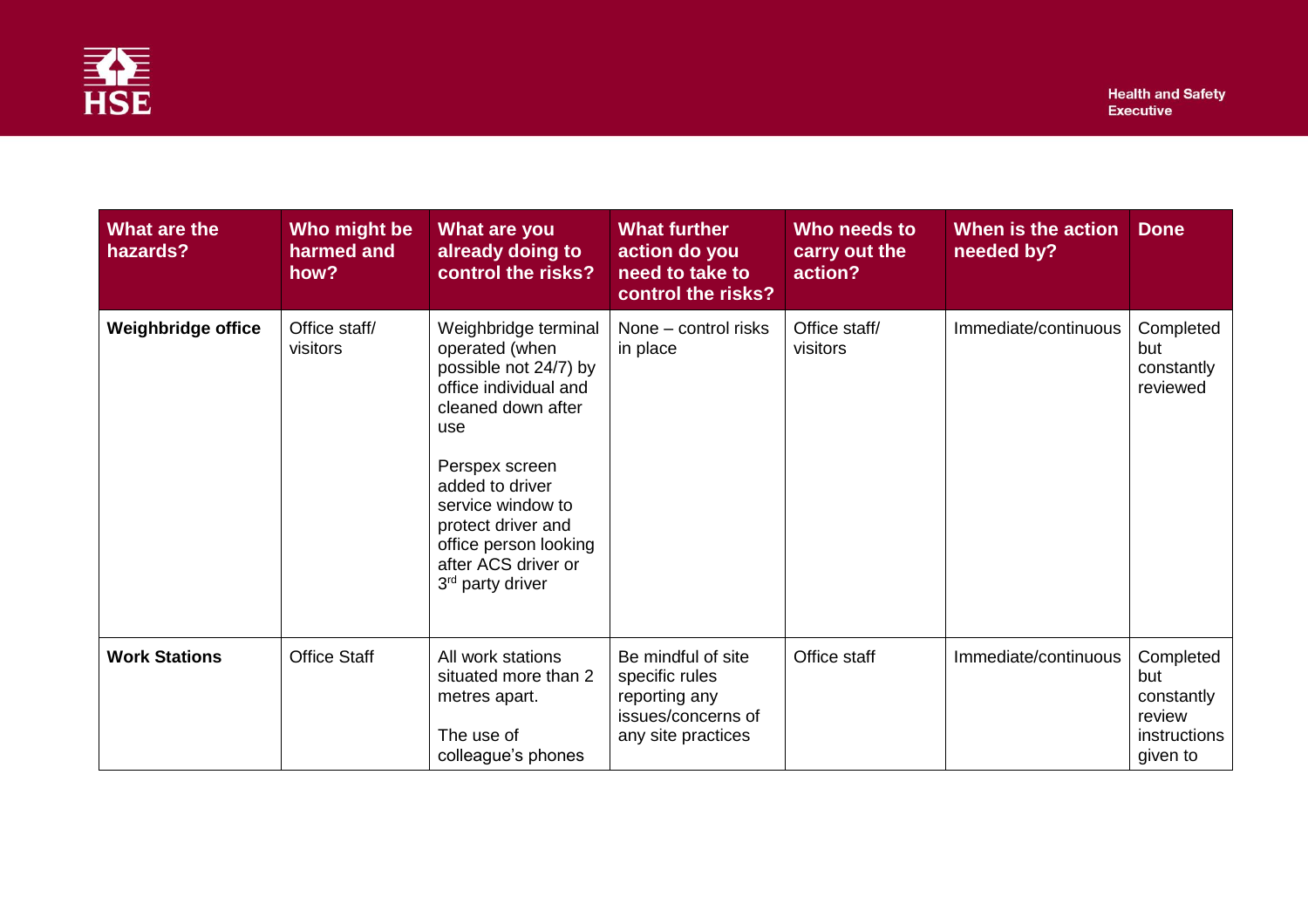

| What are the<br>hazards? | Who might be<br>harmed and<br>how? | What are you<br>already doing to<br>control the risks?                                                                                                                                                                                                                               | <b>What further</b><br>action do you<br>need to take to<br>control the risks? | Who needs to<br>carry out the<br>action? | When is the action<br>needed by? | <b>Done</b>                                |
|--------------------------|------------------------------------|--------------------------------------------------------------------------------------------------------------------------------------------------------------------------------------------------------------------------------------------------------------------------------------|-------------------------------------------------------------------------------|------------------------------------------|----------------------------------|--------------------------------------------|
|                          |                                    | and computers is<br>discouraged. Where<br>this must take place<br>(i.e. the weighbridge<br>or gate phone)<br>cleaning wipes<br>provided to clean<br>equipment after use.<br>Door handles wiped<br>at the start and end<br>of each shift by first/<br>last person in the<br>building. |                                                                               |                                          |                                  | drivers<br>from other<br>sites             |
| <b>Meetings</b>          | All employees                      | All meetings have<br>been reduced to only<br>essential business<br>operational meetings<br>with limited<br>attendance and<br>social distancing                                                                                                                                       | No further action                                                             | All employees                            | Immediate/<br>continuous         | Completed<br>but<br>constantly<br>reviewed |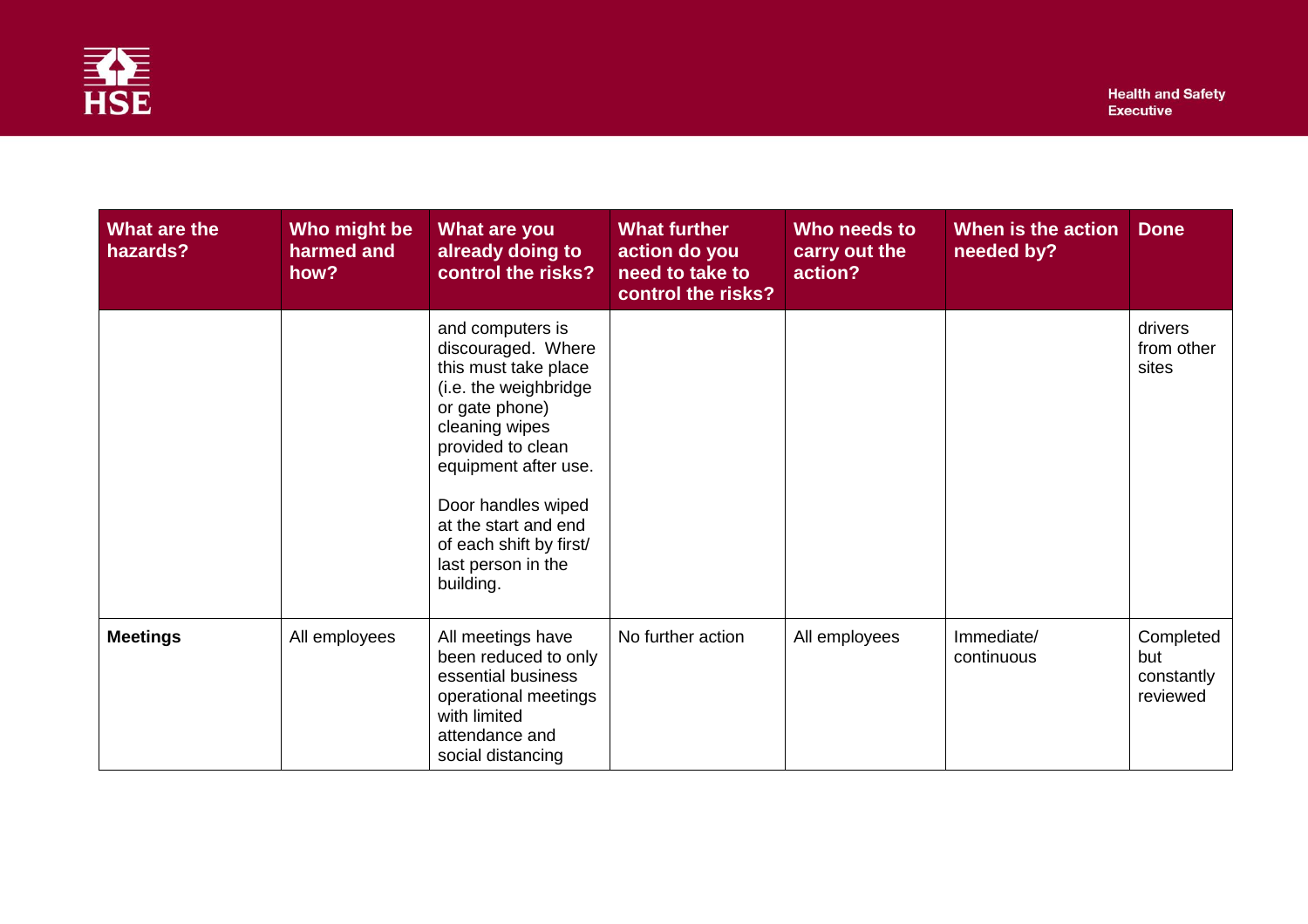

| What are the<br>hazards? | Who might be<br>harmed and<br>how? | What are you<br>already doing to<br>control the risks?                                                                                                                                                                                                                                                              | <b>What further</b><br>action do you<br>need to take to<br>control the risks? | Who needs to<br>carry out the<br>action?             | When is the action<br>needed by? | <b>Done</b>                                |
|--------------------------|------------------------------------|---------------------------------------------------------------------------------------------------------------------------------------------------------------------------------------------------------------------------------------------------------------------------------------------------------------------|-------------------------------------------------------------------------------|------------------------------------------------------|----------------------------------|--------------------------------------------|
|                          |                                    | measures in place.<br>Remote meetings are<br>undertaken by phone<br>or video conference.                                                                                                                                                                                                                            |                                                                               |                                                      |                                  |                                            |
| Handwashing              | All employees                      | All towels have been<br>removed from rest<br>rooms and replaced<br>with disposable<br>tissues<br>Bars of soap or<br>squirty soap is<br>available to all<br>Bins are emptied<br>daily and contents<br>disposed of in<br>general waste<br>container<br>If member of the<br>team using said rest<br>room was diagnosed | Monitoring of<br>cleaning                                                     | Individual users -<br>reporting any<br><i>issues</i> | Immediate/continuous             | Completed<br>but<br>constantly<br>reviewed |